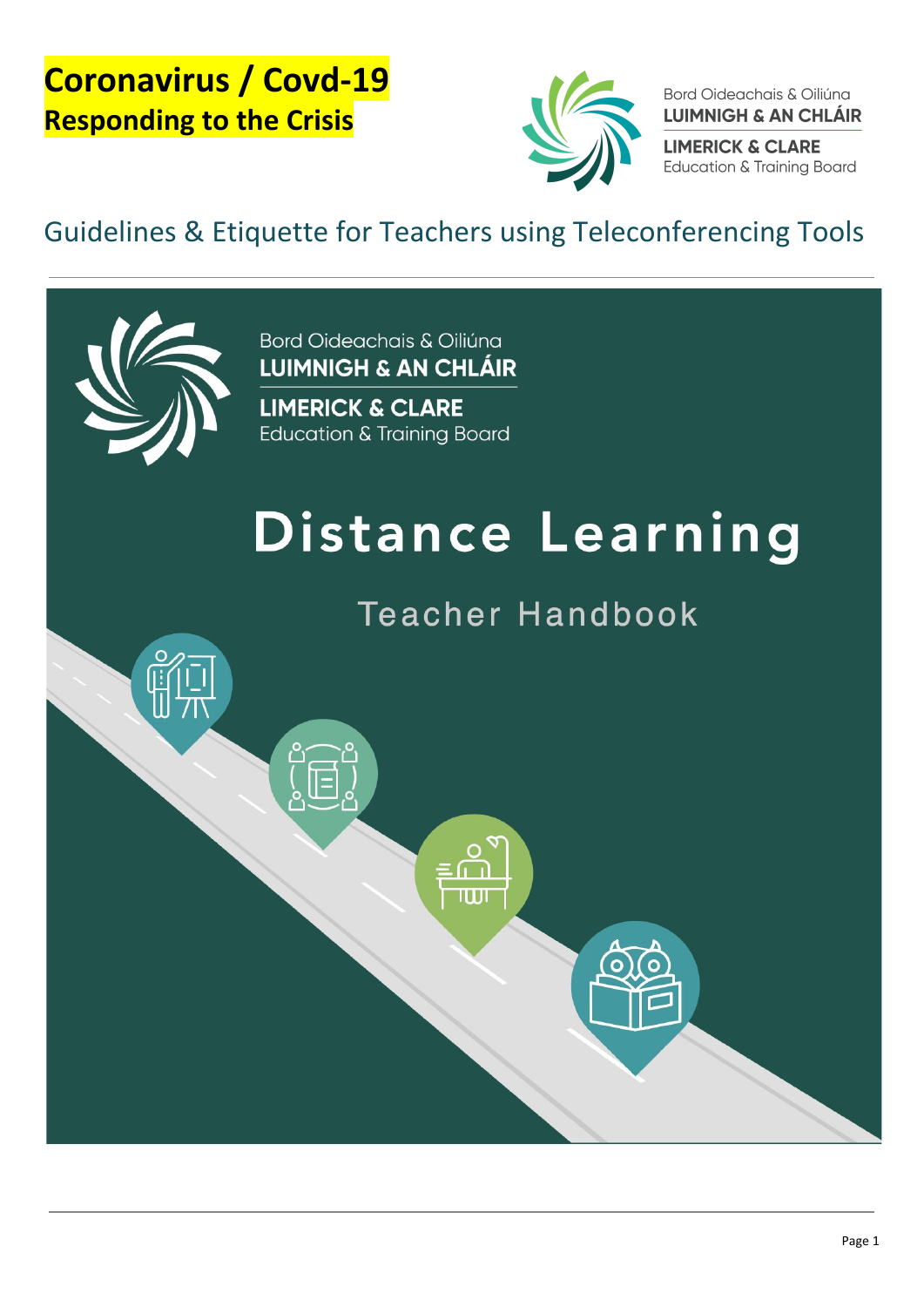

Bord Oideachais & Oiliúna **LUIMNIGH & AN CHLÁIR** 

**LIMERICK & CLARE** Education & Training Board

<span id="page-1-0"></span>

| <b>Table of Contents</b>                                                         |                         |  |
|----------------------------------------------------------------------------------|-------------------------|--|
| <b>Table of Contents</b>                                                         | $\mathbf{2}$            |  |
| <b>Distance Learning</b>                                                         |                         |  |
| Recommended Platforms by Limerick and Clare Education and Training Board         |                         |  |
| <b>Ground Rules to agree with Parents/Guardians &amp; Students</b>               | 4                       |  |
| Teachers - Tips and Etiquette for Teachers when using Conferencing Tools         |                         |  |
| <b>Feedback</b>                                                                  | $\overline{\mathbf{z}}$ |  |
| Keeping in touch with students - the importance of providing feedback and advice |                         |  |
| Update to Acceptable User Policy regarding use of teleconferencing               |                         |  |
| <b>Additional Education Needs &amp; Best Practices for Educators</b>             |                         |  |
| <b>Advice for Guidance Counsellors in Schools</b>                                | 8                       |  |
| NEPS Advice & Resources during Covid-19                                          | 9                       |  |
| Continuity of guidance provision                                                 | 9                       |  |
| <b>Additional Information on the Recommended Platforms</b>                       |                         |  |
| <b>Advice from ETBI Legal Services Support Unit</b>                              |                         |  |
| <b>Data Protection implications</b>                                              |                         |  |
| Microsoft Office 365, Google G Suite for Education and Apple iWork               |                         |  |
| <b>The Data Protection Commission</b>                                            |                         |  |
| <b>Privacy &amp; communication with parents</b>                                  | 15                      |  |
| <b>References</b>                                                                | 16                      |  |
| Coronavirus / Covd-19                                                            | 2                       |  |
| Responding to the Crisis                                                         |                         |  |
| Guidelines & Etiquette for Teachers using Teleconferencing Tools                 | $\overline{2}$          |  |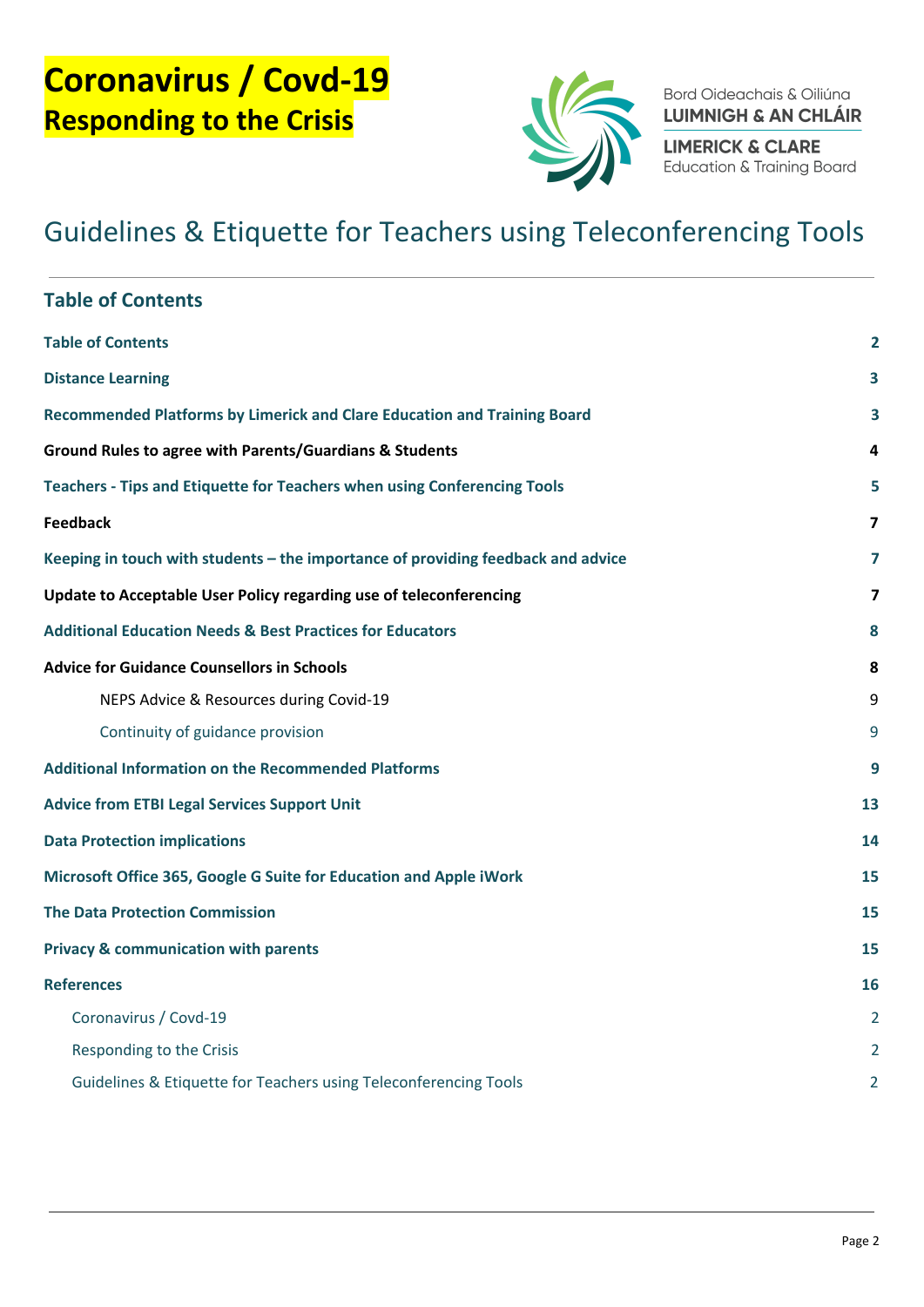

Bord Oideachais & Oiliúna **LUIMNIGH & AN CHLÁIR** 

**LIMERICK & CLARE Education & Training Board** 

### Guidelines & Etiquette for Teachers using Teleconferencing Tools

#### <span id="page-2-0"></span>Distance Learning

Distance education is defined as institution-based, formal education where the learning group is separated, and where interactive telecommunications systems are used to connect learners, resources, and instructors (Simonson, 2006).

As remote working becomes part of our day-to-day lives, the use of remote conferencing technologies such as Google Meet, Zoom, WebEx, MS Teams have grown in a sudden and not always structured manner.

Conference calls are by their nature an open and not always secure environment by virtue of the fact you are never entirely sure of whom you are speaking to particularly in larger meetings. Discussions of a confidential or classified nature should not be conducted over these means. Given the difficulties in ensuring a fully secure multi-party video conference in general, a good rule of thumb is: "Assume what goes on a Video Conference will not always stay on a Video Conference." (National Cyber Security Centre NCSC, 2020)

#### <span id="page-2-1"></span>Recommended Platforms by Limerick and Clare Education and Training Board

Limerick and Clare Education and Training Board recommends four Teleconferencing Apps across its network of schools.

All of these are in use in our schools, with teachers available to provide advice and support if required (please contact your Principal or Deputy Principal if you require names and contact details for these teachers).

| Recommended Platforms for Limerick and Clare Education and Training Board Schools |                                                                                                         |                                   |  |
|-----------------------------------------------------------------------------------|---------------------------------------------------------------------------------------------------------|-----------------------------------|--|
| <b>Platform</b>                                                                   | <b>Teleconferencing App</b>                                                                             | <b>Reseller (Support)</b>         |  |
| Cisco                                                                             | Cisco Webex                                                                                             | Compu b                           |  |
| Google<br><b>G</b> Suite for Education<br>(Google Apps)                           | <b>Meet</b>                                                                                             | Google<br>(Support Team at LCETB) |  |
| Microsoft<br>Office 365                                                           | <b>Teams</b>                                                                                            | 365 Learning                      |  |
| Zoom                                                                              | Zoom for Education (Basic<br>package is not secure)<br>Zoom Pro is free for Education<br>for six months | <b>IMS</b>                        |  |

#### Use of any other Teleconferencing App is prohibited on the grounds of data privacy and GDPR.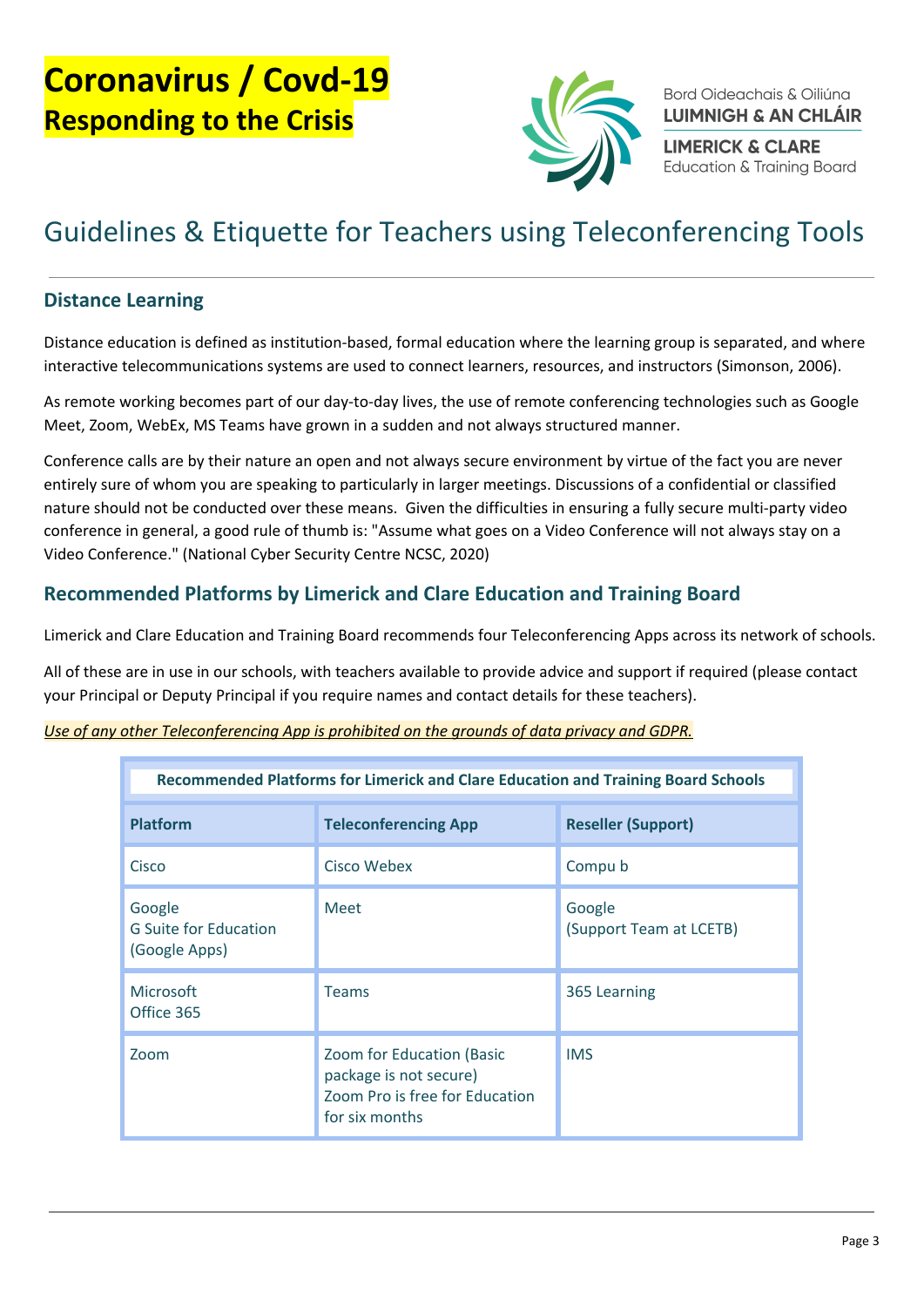

Bord Oideachais & Oiliúna **LUIMNIGH & AN CHLÁIR** 

**LIMERICK & CLARE Education & Training Board** 

### Guidelines & Etiquette for Teachers using Teleconferencing Tools

#### <span id="page-3-0"></span>Ground Rules to agree with Parents/Guardians & Students

Communication between the school and parents/guardians on the use of teleconferencing applications is essential for the safe and effective use of the option for both students and staff.

The school has informed parents/guardians about the details of how teleconferencing operates during school closure. A distance learning environment takes place in a virtual classroom with students the teacher is familiar with. It is essential that teachers maintain safe and ethical use of teleconferencing apps during distance learning. Students are expected to conduct themselves in line with the normal school rules that prevail in an actual classroom environment.

All schools have been advised to direct parents and guardians to a dedicated page on the school website with guidance for parents on the IT platforms in use at the school.

This page also includes helpful resources that are available at <https://www.webwise.ie/> to support teachers, parents and students. The school's Acceptable Use Policy (AUP) has been updated to reflect the use of teleconferencing platforms (Click Here to view this update).

Teachers should keep personal data safe when working from home and follow the data protection policy around the use of email in the school. Teachers should only use the school's trusted networks or cloud services and comply with any rules and procedures about cloud or network access, login details and data sharing.

All locally-stored data should be adequately backed up in a secure manner. Useful information and guidance in this regard is available at this link: [Data Protection Schools](http://www.dataprotectionschools.ie/en/)

#### Child Protection

Teachers should continue to be alert to the possibility that a child protection concern may arise in relation to students they come in contact with during on-line classes and should follow the normal practice, as though they were in school, as per the Child Protection Procedures for Primary and Post-Primary Schools 2017. In circumstances where it is not possible to jointly report a concern with the school Designated Liaison Person (DLP), the teacher should make their own report directly to Tusla and provide a copy of that report to the school DLP at the earliest opportunity.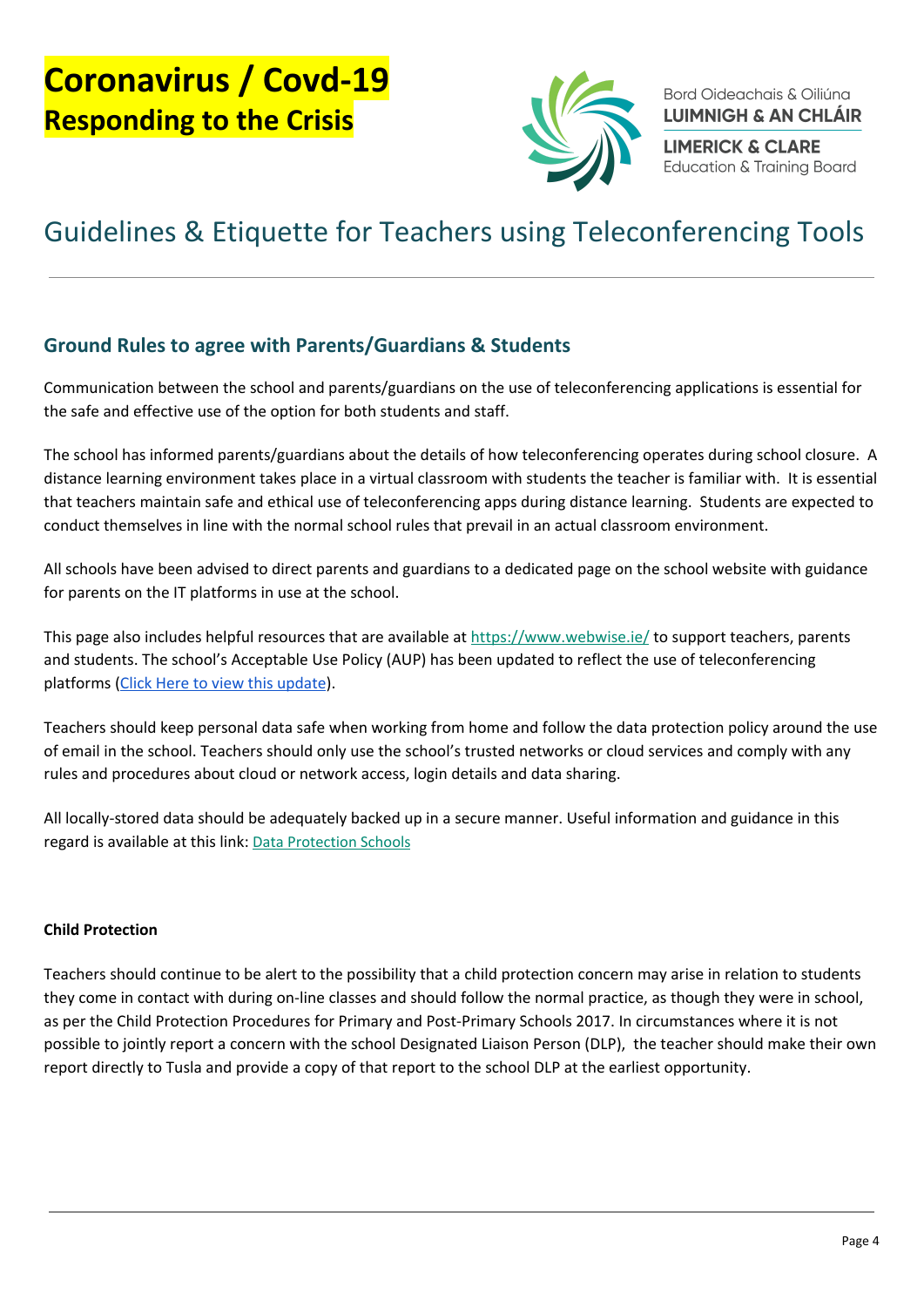

Bord Oideachais & Oiliúna **LUIMNIGH & AN CHLÁIR** 

**LIMERICK & CLARE Education & Training Board** 

# Guidelines & Etiquette for Teachers using Teleconferencing Tools

Details are available on the Tusla website at <https://www.tusla.ie/children-first/contact-a-social-worker3/> or through the Tusla online portal at <https://www.tusla.ie/children-first/web-portal/>

In cases of emergency, where a child appears to be at immediate and serious risk, and it is not possible to make contact with Tusla, An Garda Síochána should be contacted without delay. This may be done by contacting your local Garda Station.

#### <span id="page-4-0"></span>Teachers - Tips and Etiquette for Teachers when using Conferencing Tools

#### Starting a Class

- 1. If it's your first time using Teleconferencing, Schedule your class in the application for your desired date/time and email the invitation link details to students.
- 2. Join your class a couple minutes early to ensure a proper connection.
- 3. Set aside some time to ensure that students are able to connect their audio and video.
- 4. Give an agenda or plan for each class by Screen Sharing a document or slide at the beginning of class.
- 5. Discuss online etiquette and expectations of the students in your first virtual class and periodically revisit the topics.
- 6. Take time to promote questions, comments, and reactions.
- 7. Give students a chance to allow your students to write their questions in chat, or be unmuted to ask their questions live.
- 8. Divide into smaller groups for a discussion on a certain topic.
- 9. Ask students to present and share ideas/comments with the class.
- 10. Speak as if you're face-to-face with the class while ensuring you're at the appropriate distance from the microphone for the best audio experience.
- 11. When delivering a presentation, sharing images, files or video, give your students a moment to open or take in what you've shared.
- 12. Use the chat tool to connect regularly with students during on-line classes.
- 13. Encourage students to find a quiet space in which to participate where they won't be interrupted. However, students should not use bedrooms.
- 14. In the event of audio or video problems use the chat facility.
- 15. If possible, ask the students to use their phone headphones or other headphones to reduce background noise and ensure clarity of voice
- 16. Aim for a consistent experience with learners once you have established the first session. For example, how they login to the session, what expected of them to have to hand (pens, paper, other subject specific resources for example)
- 17. Students must use their school supplied login credentials when using these services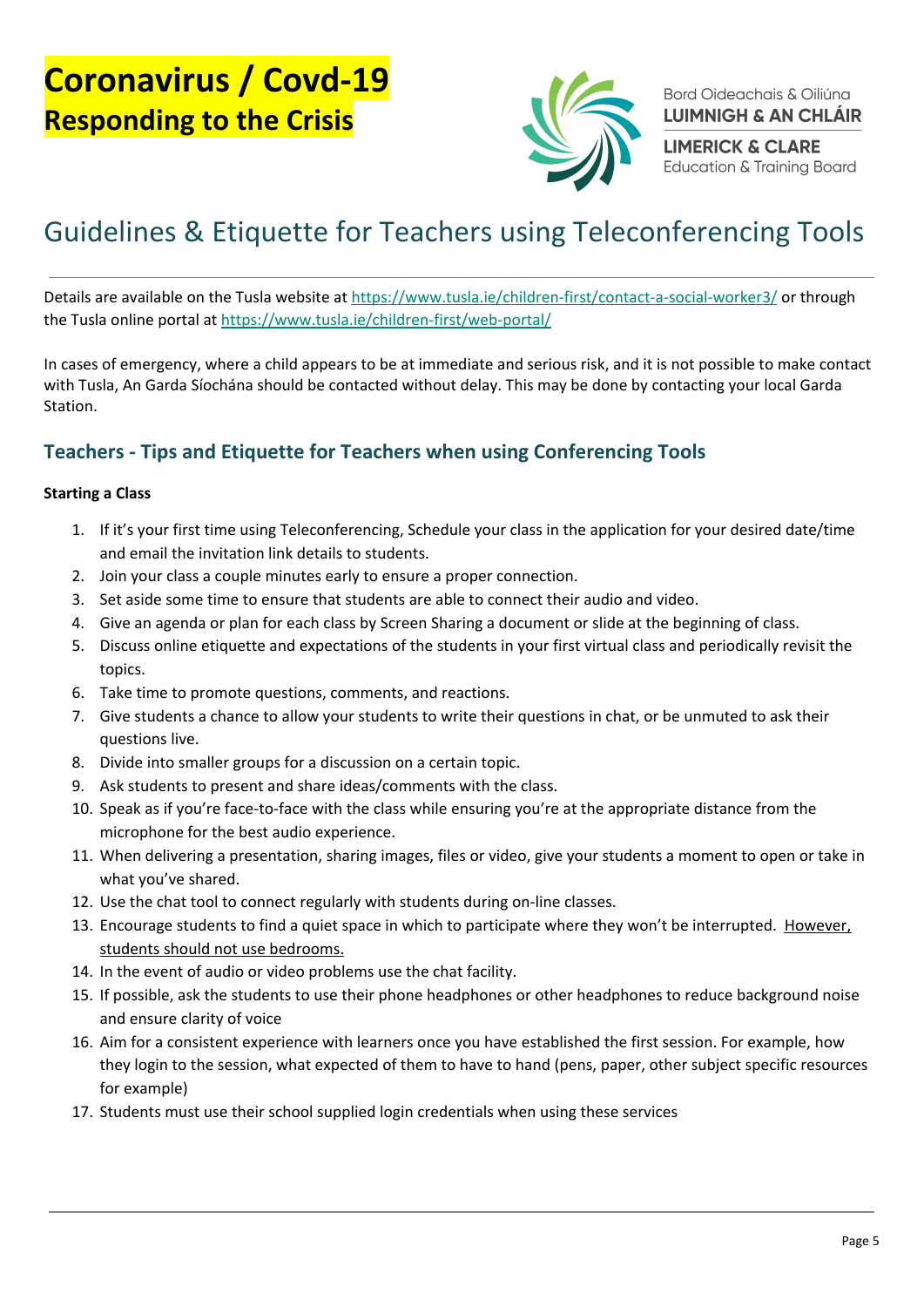

Bord Oideachais & Oiliúna **LUIMNIGH & AN CHLÁIR** 

**LIMERICK & CLARE Education & Training Board** 

### Guidelines & Etiquette for Teachers using Teleconferencing Tools

#### Respect and Safety

Staff should contact the Principal or Deputy Principal if the staff member is concerned about any incident or behaviour which they encounter during an on-line class or student gathering via teleconferencing. The normal and agreed referral procedures should be followed.

Be Safe Online - [www.gov.ie/en/campaigns/be-safe-online/](http://www.gov.ie/en/campaigns/be-safe-online/) is the Government's campaign to highlight ways to help teachers stay safe online. This webpage provides access to a wide range of Online Safety resources, to support online safety for all.

The NCSC offers the following advice for securing virtual meetings:

- Ensure you use the most updated version of the App (not applicable in Google Meet)
- Prioritise using the Web Browser over Desktop or mobile application to access your teleconferencing application.
- When scheduling a meeting avail of "Waiting Room" or "Green Room" function
- Make sure to enable features that alert of newly joined participants audible tone
- The teacher should restrict who is allowed to use their camera and microphone
- Minimise the use of the chat and file sharing functions or disable entirely if not required
- Do not give control of your screen unless you know and can verify the individual you are passing control
- Select "Lock Meeting" function or similar once all expected guests have joined the meeting
- Before starting a class, make sure to check who exactly is on the call from the Participants menu
- Consider making registration a requirement
- Do not allow students to record the class. Inform students that the teacher will share the recording after the class.

#### Simple steps for Teachers to Manage Teleconferencing Classes

#### ● Record your classes if you are worried about 'live' teaching

Teachers can decide to record a class (with just the teacher himself/herself) and share it with students if the teacher is not comfortable with an online class. This is also effective in situations where students are unwell or are struggling with internet access and miss a live streamed class. Record videos instead and send them to your students so that they can watch in their own time.

#### ● Keep videos short

Videos longer than 15 minutes can cause issues of slow downloading and learner distraction. If you have more to say, record two or three short videos.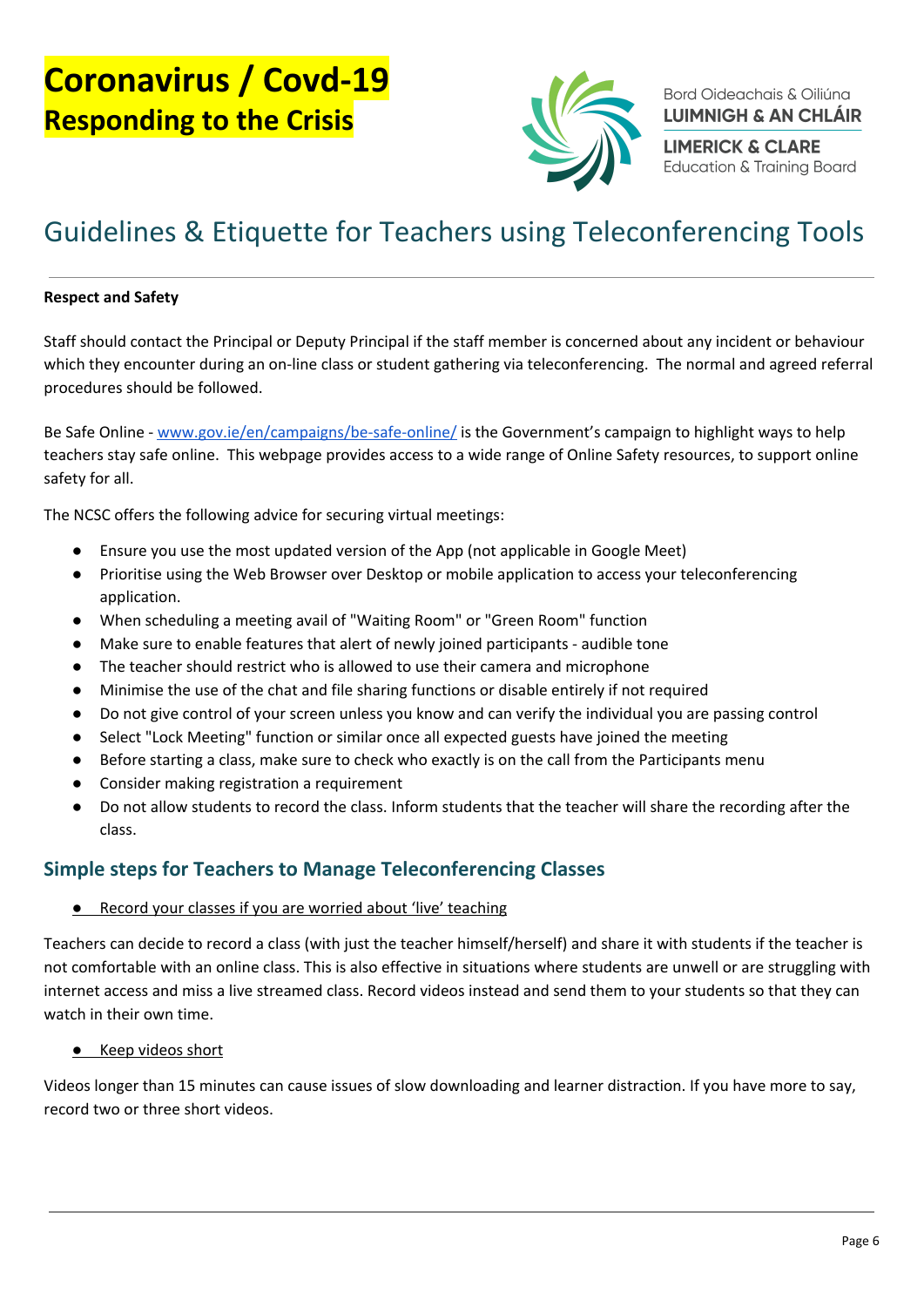

Bord Oideachais & Oiliúna **LUIMNIGH & AN CHLÁIR** 

**LIMERICK & CLARE Education & Training Board** 

# Guidelines & Etiquette for Teachers using Teleconferencing Tools

#### **•** Test out slides

Make sure you test slides on a smartphone before starting your class so all text is readable on small screens. Font sizes, colours, template designs and screen ratios can be double-checked. Many students may be using smartphones to access online learning.

#### ● Give specific instructions

When you suggest online media which runs for longer than 15 minutes, students will be put off watching. Instead, suggest the exact parts they need (eg 13:35 to 16:28) as this can make students more curious. When you provide more than two resources, label them in the order you want students to approach them. Simple numbering, based on the level of difficulty or importance of each resource item, can be of great help for your students.

#### ● Set reasonable expectations

It is important for teachers to appreciate the pressures that some students may encounter when they are trying to learn from home. Some students could be caring for younger siblings, be significantly distracted, have inadequate access to a space for learning, be required to share a device with other family members etc.

- Teachers need to balance the work that is given to ensure they can provide feedback to students and allow for teachers to balance their own reality of working from home. The emphasis should be on learning intentions that are realistic and achievable.
- On-line classes should be shorter than regular classes.
- Schools and teachers should set reasonable time-frames for return of work.
- Teachers could ask students to write a summary of class video or shared video.
- A set of 15 short questions or a 300-word limit could be sufficient to engage students.

#### ● Let students work in small groups - Think, Pair, Share & Post

Teachers could set up online group spaces for small groups of students and ask them to support and consult with one another before sending emails back to the teacher.

This could save time for teachers and promote peer-learning.

#### <span id="page-6-0"></span>Feedback

#### <span id="page-6-1"></span>**Keeping in touch with students – the importance of providing feedback and advice**

Teacher feedback to students is very important to ensure continuity and progression in learning, to affirm students' work and to ensure that students stay motivated and focused while working at home. In this regard, teachers should ensure that: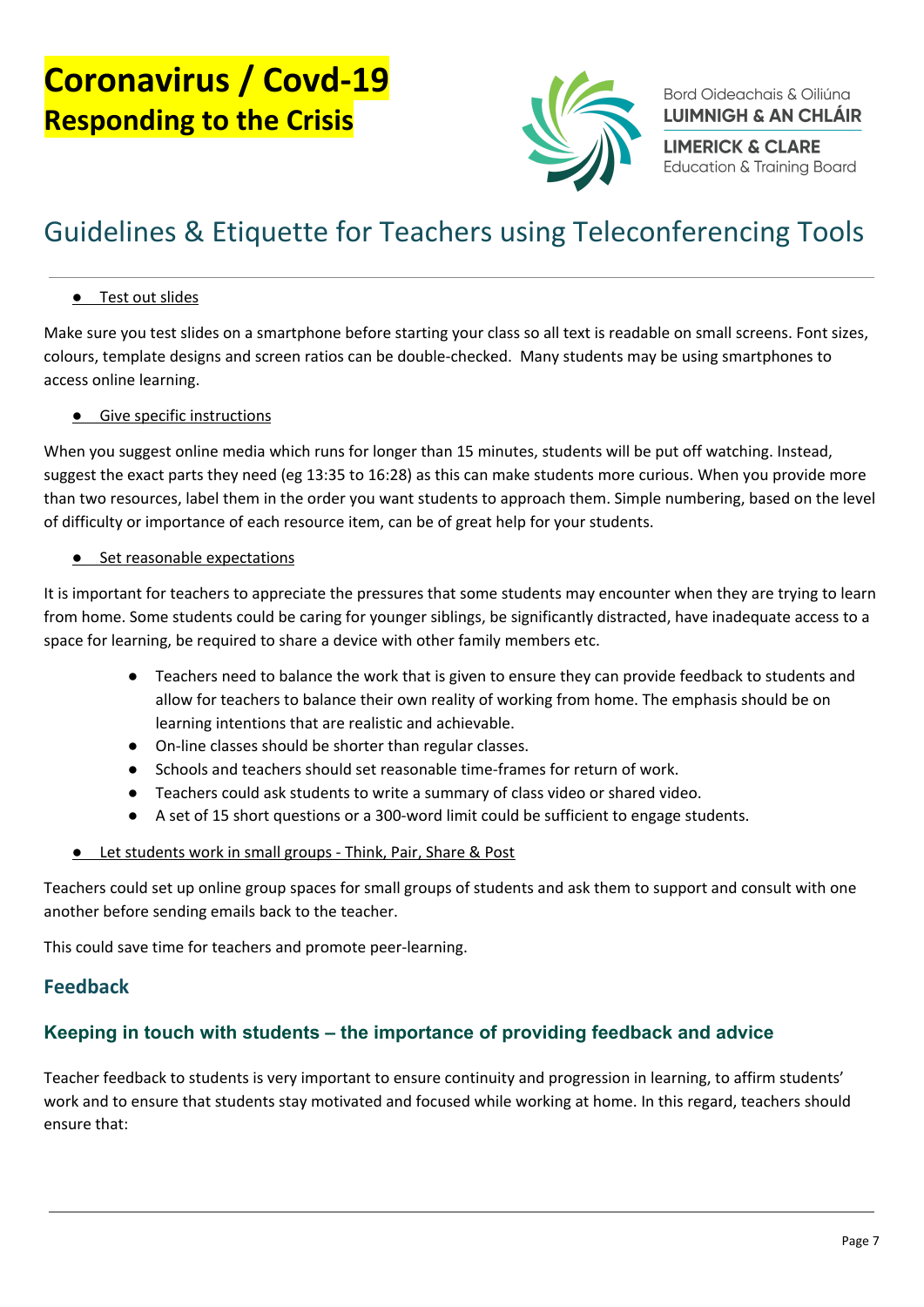

Bord Oideachais & Oiliúna **LUIMNIGH & AN CHLÁIR** 

**LIMERICK & CLARE Education & Training Board** 

# Guidelines & Etiquette for Teachers using Teleconferencing Tools

- They respond regularly to students with helpful feedback on the work that the students submit to them
- They are flexible and agree timelines for return of work with parents and students
- Their feedback is relevant and easily understood
- Their feedback informs the next stage of learning
- Their feedback is manageable for both teachers and students
- Their feedback is specific there should not be an over-reliance on self-correcting tools or generic feedback.

#### <span id="page-7-0"></span>Update to Acceptable User Policy regarding use of teleconferencing

#### Reasonable Use

Our school utilises teleconferencing during periods of school closure. Distance learning is a way of learning remotely without being in regular face-to-face contact with a teacher in the classroom. There are many benefits to teaching and learning in this way, and students and teachers have the tools and expertise to use teleconferencing to sustain learning.

Our school provides a video conferencing option for our students and staff. It is expected that students and staff will use the platform in a professional and ethical manner for the purpose of teaching, learning and assessment.

The use of teleconferencing requires students and teachers to observe the following rules in order to ensure that both staff and students benefit from this way of teaching and learning. Students and Staff should never;

- 1. Post, stream or transmit any content, including live video, that violates this Policy in such a way that is offensive to students / staff.
- 2. Do anything illegal, facilitate any illegal activity, or promote violence.
- 3. Do anything that threatens, exploits or otherwise harms children or fellow students.
- 4. Engage in any activity that is harmful, obscene, or indecent. This includes offensive gestures, displays of nudity, violence, pornography, sexually explicit material, or criminal activity.
- 5. Engage in any activity that is fraudulent, false, or misleading.
- 6. Engage in any activity that is defamatory, harassing, threatening or abusive.
- 7. Store or transmit any data or material that is fraudulent, unlawful, harassing, libelous, threatening, obscene, indecent or otherwise inappropriate.
- 8. Send unauthorized messages or irrelevant material.
- 9. Misrepresent a user's identity or affiliation with any entity or organization, or impersonate any other person.
- 10. Harvest, collect, or gather user data without consent.
- 11. Violate or infringe any intellectual property or proprietary rights of others, including copyrights.
- 12. Violate the privacy of others or distribute confidential or personal information of others.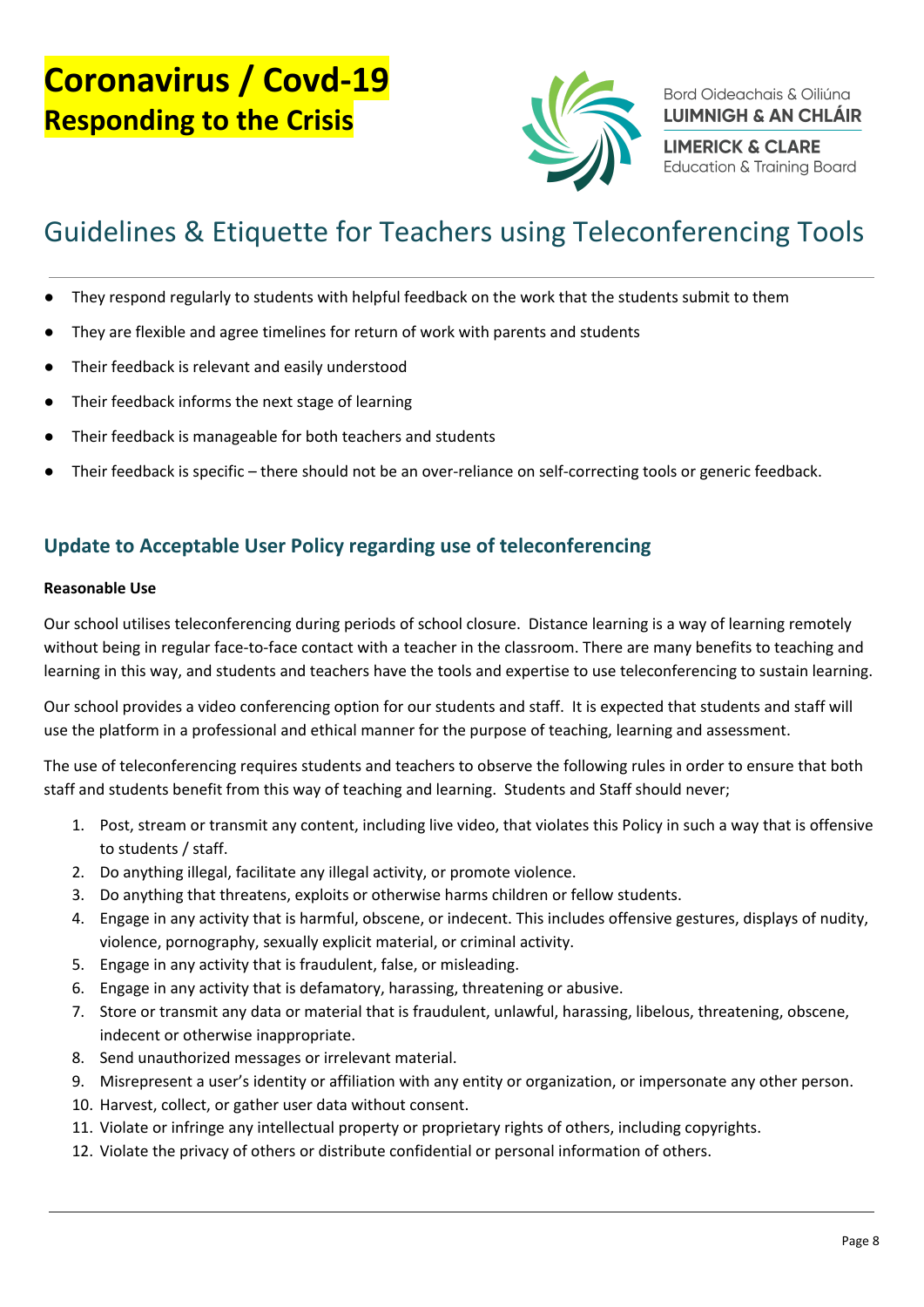

Bord Oideachais & Oiliúna **LUIMNIGH & AN CHLÁIR** 

**LIMERICK & CLARE Education & Training Board** 

# Guidelines & Etiquette for Teachers using Teleconferencing Tools

13. Engage in any activity that is harmful or disruptive to the operation of on-line classes. This includes transmitting viruses, malware or other malicious or destructive code or using tools that mask IP address location or to otherwise circumventing restrictions on use due to regulations or account closures.

If school authorities are made aware of any abuse or infringement on these rules, the school will investigate the issue and take immediate, appropriate action where warranted in line with the school's Code of Behaviour.

#### <span id="page-8-0"></span>Additional Education Needs & Best Practices for Educators

The National Center on Accessible Educational Materials (USA) has created an excellent website portal of resources available to teachers in designing content for students with Additional Education Needs . The site also has a search feature to locate resources about specific topics related to AEN.

Please refer to the links and resources for teachers below on best practices to ensure the [accessibility](http://aem.cast.org/creating/best-practices-educators-instructors.html#) of self-created educational materials and presentations:

- WebAIM Resources for Developing **Accessible [Educational](http://aem.cast.org/creating/best-practices-educators-instructors.html#) Materials** 
	- MS [Word](http://webaim.org/techniques/word/)
	- MS [PowerPoint](http://webaim.org/techniques/powerpoint/)
	- [Adobe](http://webaim.org/techniques/acrobat/) PDF
- **How to Make [Presentations](http://www.w3.org/WAI/training/accessible) Accessible to All ([W3C](http://aem.cast.org/creating/best-practices-educators-instructors.html#))**

#### <span id="page-8-1"></span>Advice for Guidance Counsellors in Schools

Following the closure of schools and further education settings, due to the Covid-19 pandemic, NCGE has developed the following information for school Guidance Counsellors to support the delivery of remote / online guidance.

Local decisions about the nature and suitability of remote / online school guidance provision should be discussed and agreed by School Management and Guidance Counsellor(s) and documented accordingly.

School management and Guidance Counsellors have autonomy and may plan for and schedule guidance classes and one-to-one meetings with students using remote / online platforms in line with school policy.

To provide clarity and to support post-primary school management and Guidance Counsellors in their planning and provision of one-to-one or small group guidance counselling and guidance classes to students during the Covid-19 school closures the document [available](https://www.ncge.ie/sites/default/files/schoolguideance/docs/NCGE%20Support%20Information%20for%20Guidance%20Counsellors%20in%20Schools%20%28COVID%20%E2%80%93%2019%20School%20Closures%202020%29.pdf) at this link may be useful. Please note that Zoom Basic should not be used by schools.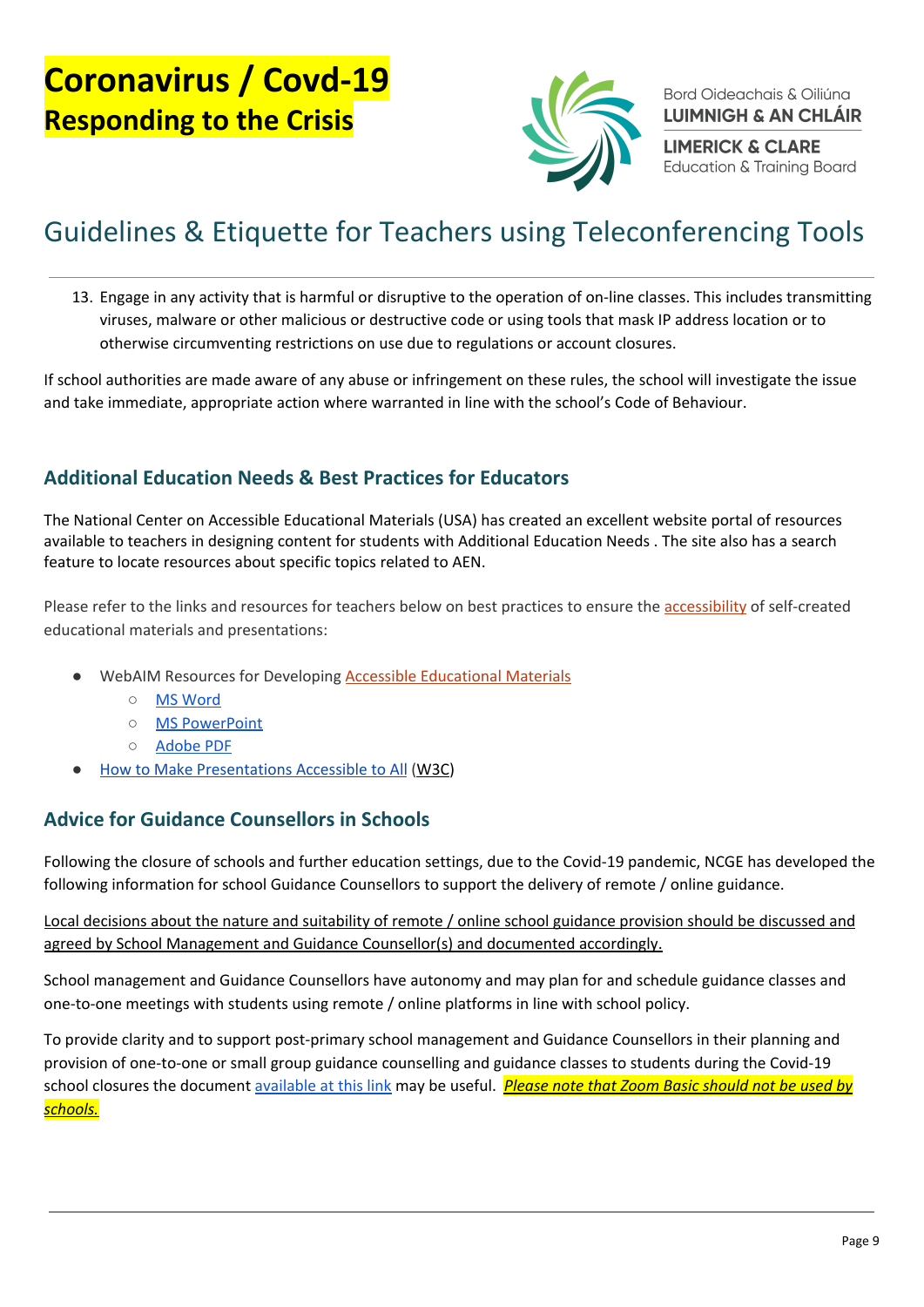

Bord Oideachais & Oiliúna **LUIMNIGH & AN CHLÁIR** 

**LIMERICK & CLARE Education & Training Board** 

# Guidelines & Etiquette for Teachers using Teleconferencing Tools

#### <span id="page-9-0"></span>NEPS Advice & Resources during Covid-19

The Department of Education and Skills' NEPS psychologists have developed advice and some resources for young people to manage and stay well when schools are closed.

- Advice to young people while [schools](https://www.education.ie/en/The-Department/Announcements/advice-to-young-people-while-schools-are-closed.pdf) are closed
- [Plan](https://www.education.ie/en/The-Department/Announcements/plan-your-day.pdf) for the Day
- [Blank](https://www.education.ie/en/The-Department/Announcements/blank-plan-for-the-day.pdf) Plan for the Day
- Relaxation [techniques](https://www.education.ie/en/The-Department/Announcements/new-relaxation-techniques.pdf) (text)
- Relaxation [techniques](https://soundcloud.com/user-719669409/relaxation-techniques-30-03-2020) (podcast)

NEPS psychologists have developed guidance for parents supporting children to create new routines at home. Having a Plan for the Day is key for children/young people to manage and stay well at this time.

Guide for Parents [Supporting](https://www.education.ie/en/The-Department/Announcements/guide-for-parents-supporting-children.pdf) Children with Routines

NEPS psychologists have developed advice for parents and schools on talking to children and young people about Covid-19 [here.](https://www.education.ie/en/The-Department/Announcements/talking-to-children-and-young-people-about-covid-19-coronavirus-advice-for-parents-and-schools.pdf)

#### <span id="page-9-1"></span>Continuity of guidance provision

Guidelines for continued provision of Guidance [Counselling](https://www.education.ie/en/Schools-Colleges/Information/Post-Primary-School-Policies/Policies/Guidance-Plan.html) and resources to support practice

#### <span id="page-9-2"></span>Additional Information on the Recommended Platforms

| <b>Platform</b> | <b>Additional Notes and Links</b>                                                                                                                                                                                                                                                                                                                                                                                                                                                                                                                |
|-----------------|--------------------------------------------------------------------------------------------------------------------------------------------------------------------------------------------------------------------------------------------------------------------------------------------------------------------------------------------------------------------------------------------------------------------------------------------------------------------------------------------------------------------------------------------------|
| Cisco Webex     | WebEx <sup>™</sup> is a secure, powerful and robust collaboration tool used by<br>public and private sectors globally to enable remote and collaborative<br>successful engagement.<br>Cisco WebEx™ will offer schools the following:<br>A secure, robust controllable system<br>Simple and easy to use for Teaching staff<br>$\bullet$<br>Allows Content sharing, Video, speech, chat interaction,<br>$\bullet$<br>Session recordings for later sharing<br>Easy access for pupils - No Login required<br>$\bullet$<br>Highly secure<br>$\bullet$ |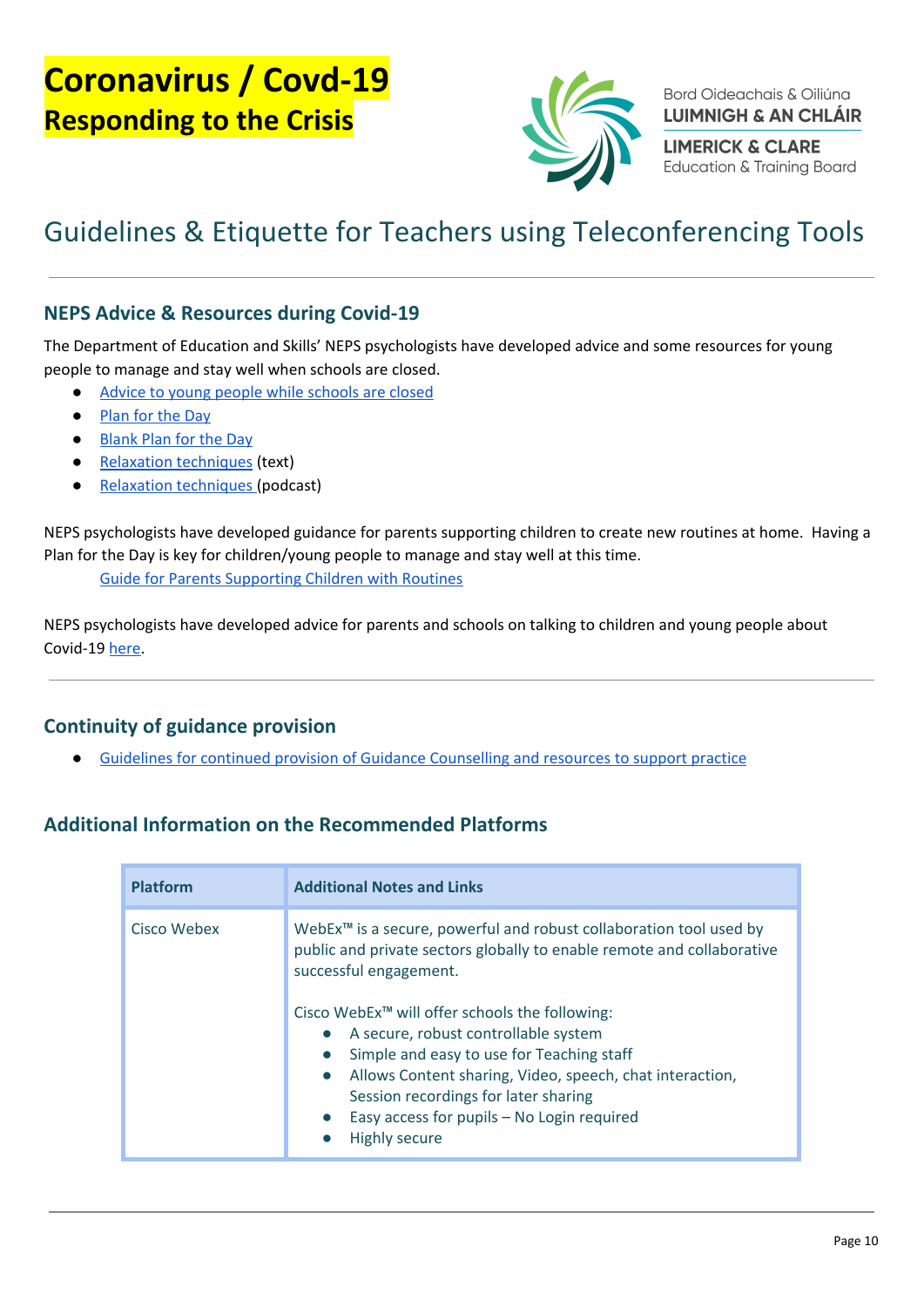

Bord Oideachais & Oiliúna **LUIMNIGH & AN CHLÁIR** 

**LIMERICK & CLARE** Education & Training Board

|                                                         | Compliance areas like GDPR, privacy, audit trail catered for.<br>Experienced IBM & Apple professionals will support to schools<br>as part of this offer.<br>WebEx works on many devices from mobile phones, tablets to<br>personal computers.                                                                                                                                                                                                                                                                                                                                                                                                                                                                                                                                     |
|---------------------------------------------------------|-----------------------------------------------------------------------------------------------------------------------------------------------------------------------------------------------------------------------------------------------------------------------------------------------------------------------------------------------------------------------------------------------------------------------------------------------------------------------------------------------------------------------------------------------------------------------------------------------------------------------------------------------------------------------------------------------------------------------------------------------------------------------------------|
| Google<br><b>G Suite for Education</b><br>(Google Apps) | Google is extending access to premium Google Meet features to 30<br>September, 2020.<br>Update on new Meet features available for education users.<br>Increased participant limit of 250 participants per video call<br>Live stream a video call (up to 100,000 viewers within a<br>$\bullet$<br>domain)<br>Record a video call<br>$\bullet$<br>Note: As the livestream and recording settings will be default<br>$\bullet$<br>off, you must enable them in the Google Admin Console to<br>allow your users to access them. To limit access to these<br>premium features for your faculty and staff, visit the Set up<br>Meet for distance learning page.                                                                                                                         |
|                                                         | <b>Improvements to Google Meet for distance learning</b>                                                                                                                                                                                                                                                                                                                                                                                                                                                                                                                                                                                                                                                                                                                          |
|                                                         | New features to help schools keep meetings safe                                                                                                                                                                                                                                                                                                                                                                                                                                                                                                                                                                                                                                                                                                                                   |
|                                                         | Google is also rolling out additional features to all G Suite for Education<br>and G Suite Enterprise for Education users to improve remote learning<br>experiences:                                                                                                                                                                                                                                                                                                                                                                                                                                                                                                                                                                                                              |
|                                                         | Only meeting creators and calendar owners can mute or<br>remove other participants. This ensures that instructors can't<br>be removed or muted by student participants.<br>Only meeting creators and calendar owners can approve<br>requests to join made by external participants. This means that<br>students can't allow external participants to join via video and<br>that external participants can't join before the instructor.<br>Meeting participants can't rejoin nicknamed meetings once the<br>final participant has left, unless they have meeting creation<br>privileges to start a new meeting. This means if the instructor is<br>the last person to leave a nicknamed meeting, students can't<br>join again until an instructor restarts the nicknamed meeting. |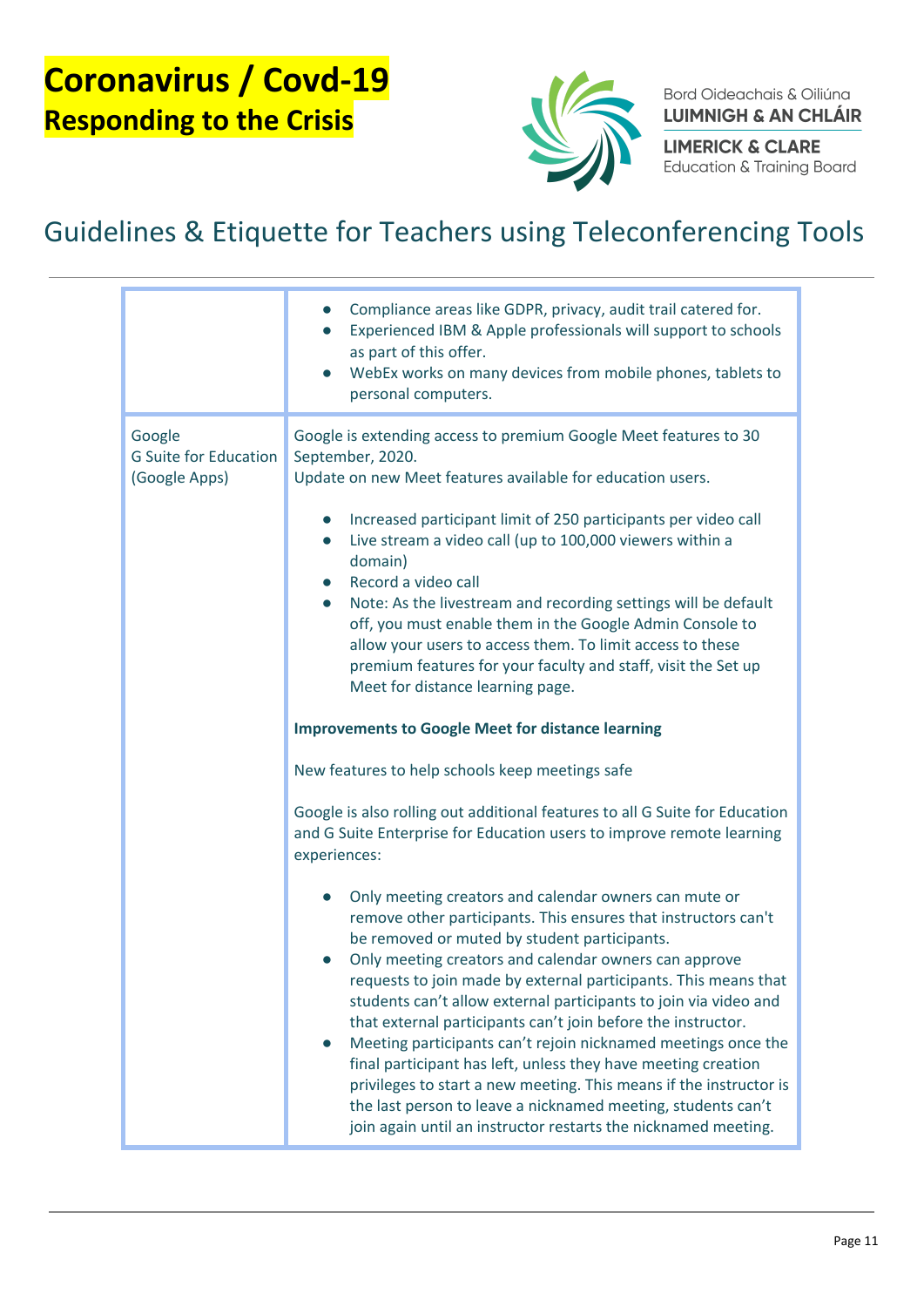

Bord Oideachais & Oiliúna **LUIMNIGH & AN CHLÁIR** 

**LIMERICK & CLARE Education & Training Board** 

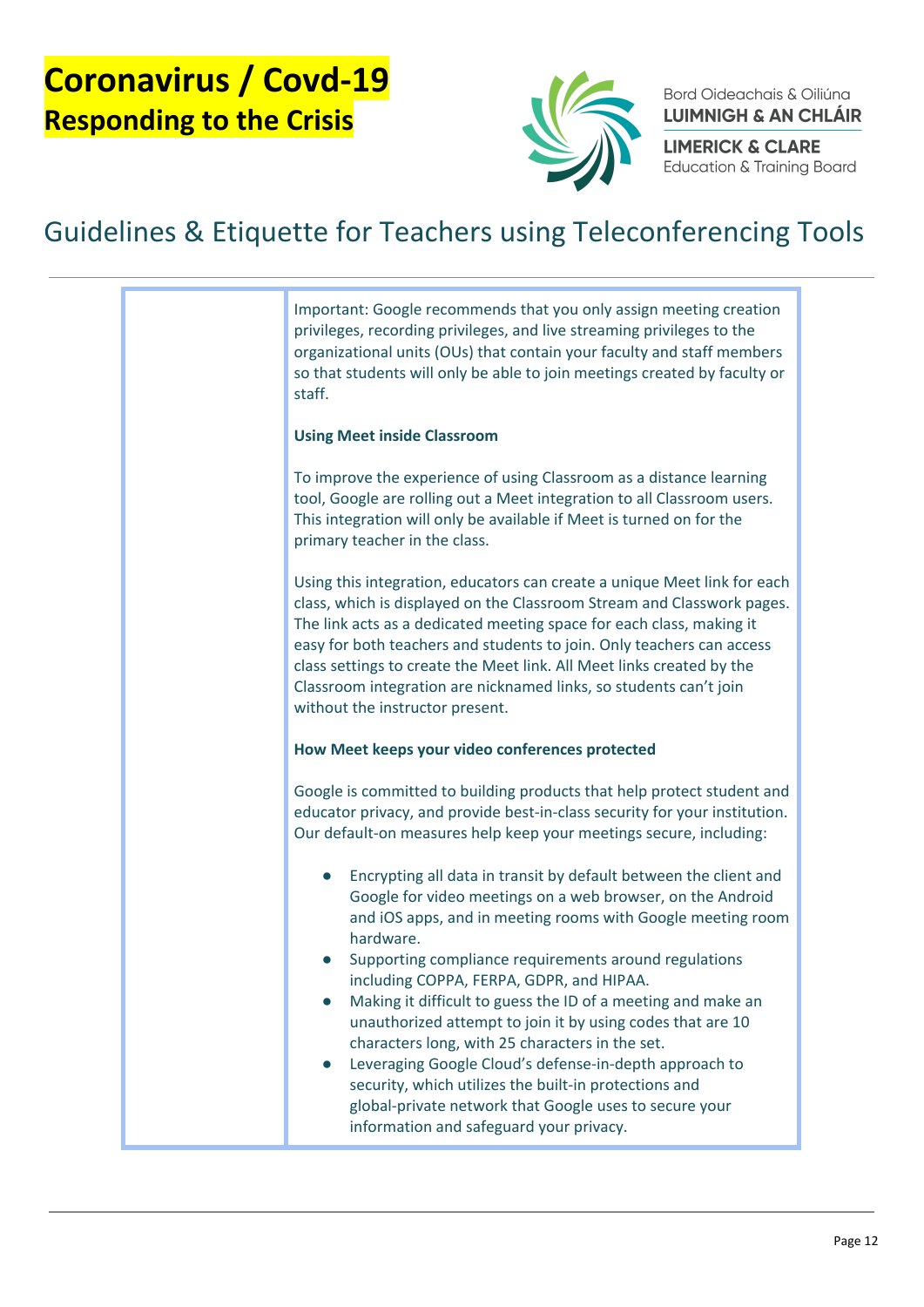

Bord Oideachais & Oiliúna **LUIMNIGH & AN CHLÁIR** 

**LIMERICK & CLARE Education & Training Board** 

|                         | For tips on deploying Meet to your domain, visit the Meet security and<br>privacy for education page -<br>https://support.google.com/a/#topic=4388346<br>Other useful link -<br>https://teachercenter.withgoogle.com/level_zero/edu_assets/images/<br><b>Enabling Distance Learning using Hangouts Meet.pdf</b>                                                                                                                                                                                                                                                                                                                                                                  |
|-------------------------|----------------------------------------------------------------------------------------------------------------------------------------------------------------------------------------------------------------------------------------------------------------------------------------------------------------------------------------------------------------------------------------------------------------------------------------------------------------------------------------------------------------------------------------------------------------------------------------------------------------------------------------------------------------------------------|
| Microsoft<br>Office 365 | https://www.microsoft.com/en-us/education/remote-learning<br>https://www.microsoft.com/en-us/education/remote-learning/parents                                                                                                                                                                                                                                                                                                                                                                                                                                                                                                                                                   |
| Zoom                    | Zoom for Education (Basic package is not secure)<br>https://support.zoom.us/hc/en-us/articles/360000126326-Offi<br>cial-Statement-EU-GDPR-Compliance<br>https://zoom.us/gdpr<br>https://zoom.us/privacy-and-legal<br>https://zoom.us/privacy<br>https://zoom.us/docs/en-us/childrens-privacy.html<br>Residents of the European Union (EU), United Kingdom, Lichtenstein,<br>Norway, Iceland or Switzerland<br>If you reside in the European Union (EU), United Kingdom, Lichtenstein,<br>Norway, Iceland or Switzerland, you may have legal rights with respect<br>to your personal data, including those set forth under the EU's General<br>Data Protection Regulation (GDPR). |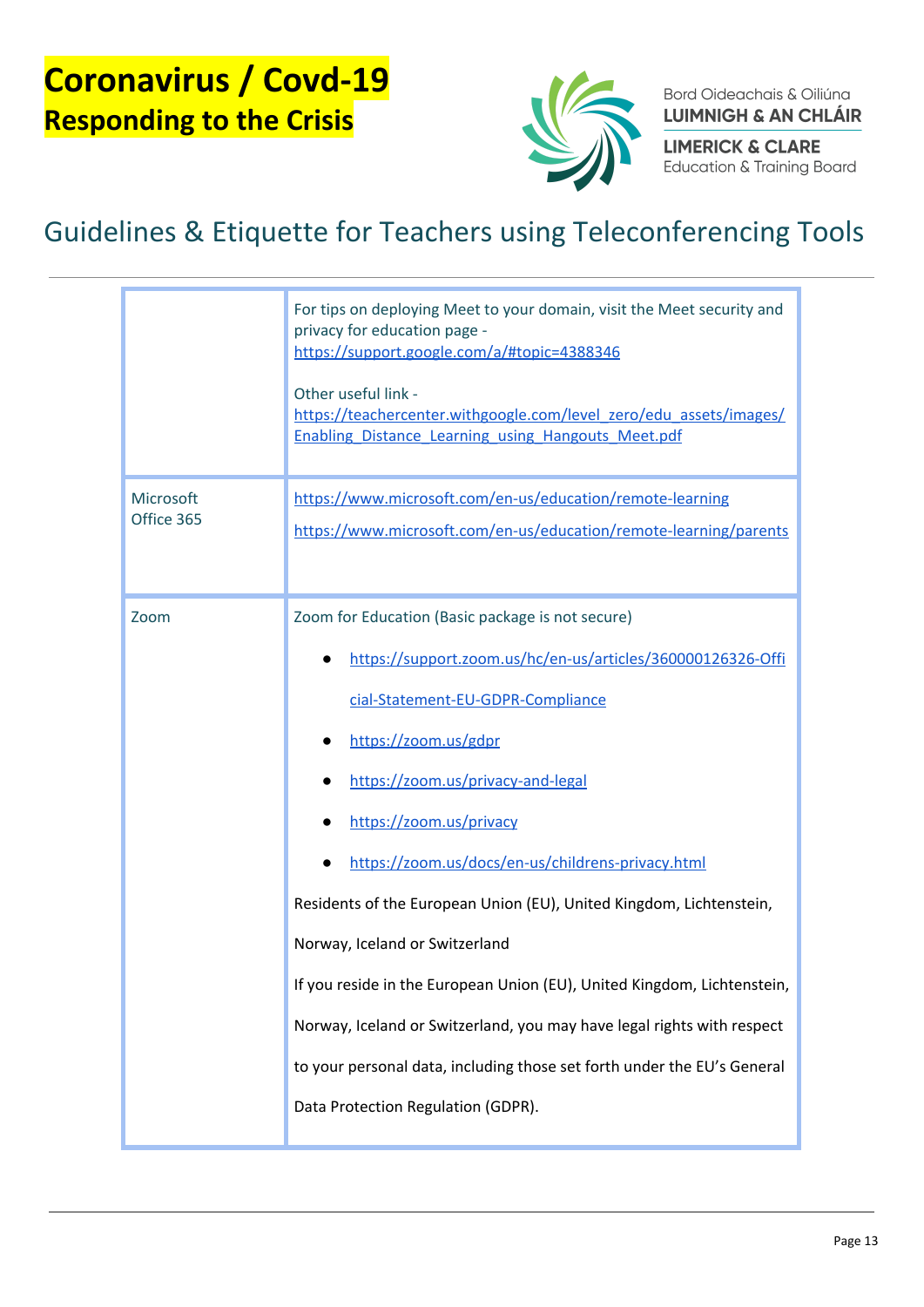![](_page_13_Picture_1.jpeg)

Bord Oideachais & Oiliúna **LUIMNIGH & AN CHLÁIR** 

**LIMERICK & CLARE Education & Training Board** 

# Guidelines & Etiquette for Teachers using Teleconferencing Tools

| GDPR requires that we have a "basis" for processing your data. We         |
|---------------------------------------------------------------------------|
| process your personal data (i) with your consent (where applicable), (ii) |
| to perform a contract with a customer, and (iii) for other legitimate     |
| interests and business purposes.                                          |
|                                                                           |

#### <span id="page-13-0"></span>Advice from ETBI Legal Services Support Unit

This advice relates to the use of certain computer programs and applications (apps) to deliver teaching content and as a means of assessment, the data protection implications of using such and working from home more generally. It includes the Data Protection Commission's guidelines and information on privacy and communicating with parents of students.

This advice does not constitute legal advice and should not be relied upon as such.

In general, communication between staff and students / learners should only take place on approved applications and platforms. Therefore, any direct contact using other methods such as voice, text, other apps. etc. should only be availed of in exceptional circumstances, be extremely limited and only be allowed within guidelines approved by the ETB. If a teacher / tutor is unsure about whether a particular platform is approved, s/he should contact the ICT department for his/her ETB and the Director of Schools.

It is essential that before using any teleconferencing tools, students and learners are reminded that classroom rules still apply and that the school's / centre's code of behaviour and discipline rules remain in place. Students / learners should also be reminded that good manners and etiquette are still expected, along with appropriate dress code during video calls.

#### <span id="page-13-1"></span>Data Protection implications

A school's / centre's data protection obligations remain largely the same despite the unsettling environment within which we are currently operating. Therefore, staff must be familiar with their GDPR obligations in the use of all devices. The use of apps which have not been determined as being GDPR compliant is prohibited.

It is important to implement the following measures when educating remotely:

Be aware that a person may record or screenshot a video conference etc.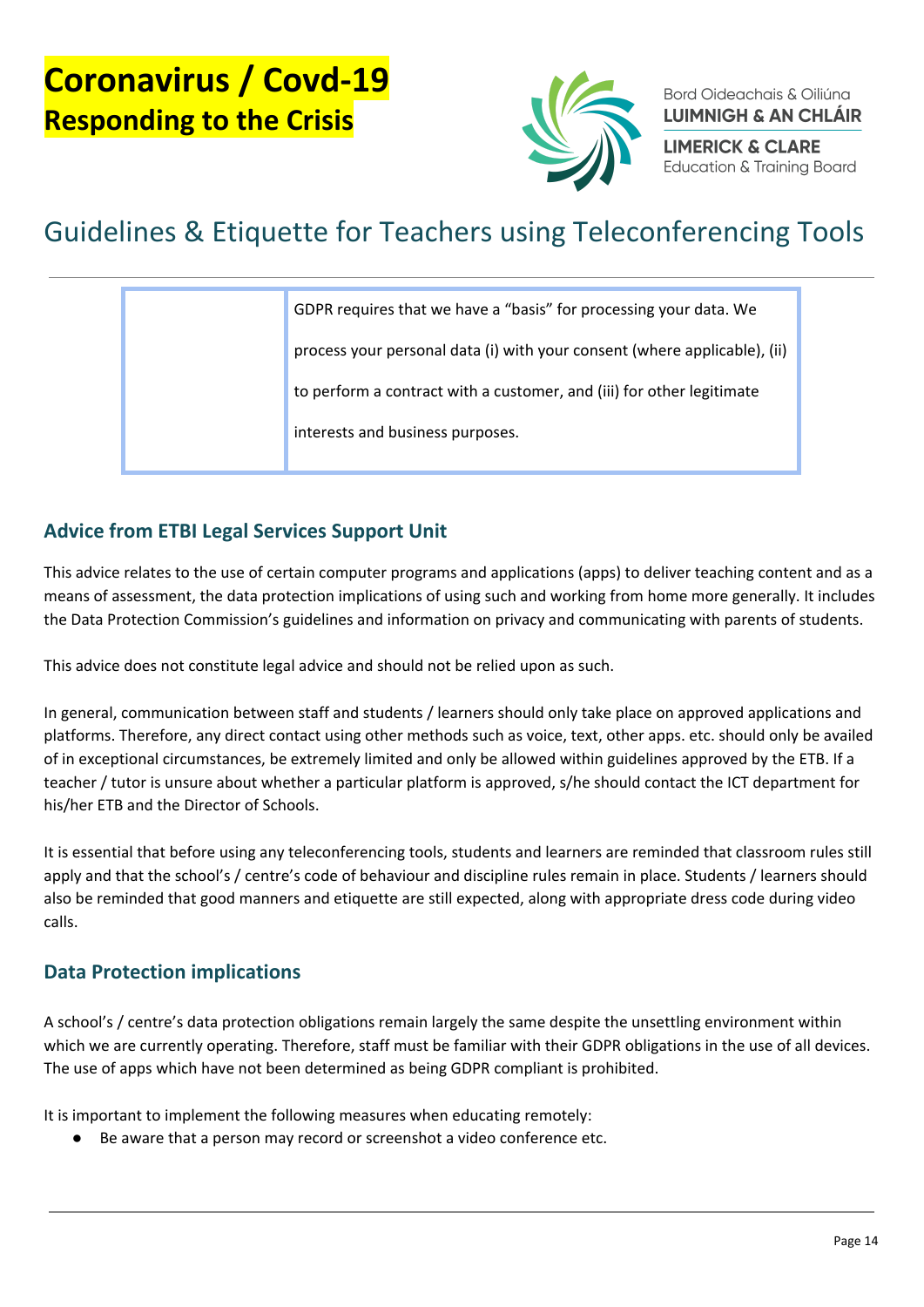![](_page_14_Picture_1.jpeg)

Bord Oideachais & Oiliúna **LUIMNIGH & AN CHLÁIR** 

**LIMERICK & CLARE Education & Training Board** 

### Guidelines & Etiquette for Teachers using Teleconferencing Tools

- Do not stream audio or video from student / learner devices unless it is unavoidable and essential.
- Only share recorded personal images / video footage of the teacher/tutor where necessary.
- Avoid losing or misplacing devices such as phones, laptops or tablets.
- If possible, use encryption to restrict access to your device and to reduce the risk regarding the personal data if your device were stolen or misplaced; Staff should check if their ETB has recommendations for encryption and should implement the same.
- If a device is stolen or misplaced, report this to your Principal or Centre Manager and copy the ICT Department on the mail also, as it may be possible to carry out a remote memory wipe.
- Ensure that your device is locked if you have to leave it unattended for any reason (on a computer this can be done by clicking the button with a 'windows' symbol on it  $+$  'L' at the same time).
- When you are not using your device, ensure that it is turned off, locked, or stored carefully.
- Ensure passwords are unique (e.g. do not use the same password for a personal activity as for the VSware account etc.).
- Be alert to the possibility of impersonation, trickery, deception, phishing, social engineering etc.
- Immediately notify the Principal or Centre Manager and copy the ICT Department on the mail also if anyone attempts to obtain unauthorised access to personal data.
- Use strong passwords (8 characters, mixture of alphanumeric, upper- and lower-case, and symbols, e.g. %, £, & etc.) and change them regularly. Never share log-in credentials. If you must give someone access to your account to access resources unexpectedly, the password should be changed immediately thereafter.
- Never allow someone else to see the password being entered (particularly students/learners).
- If possible, PCs and laptops should have two step password protection requiring that the user enter a password and a pin number which can be sent to a mobile phone.
- Keep anti-virus and anti-malware software up to date and install patches when required.
- Ensure that all devices have the updates required e.g. operating system updates (such as iOS or android) or software updates.
- Smartphones should have some basic protection such as anti-virus / anti malware installed. There are free versions available, but if you are unsure, contact your ETB's ICT Department.
- Ensure that data are kept safe and secure.
- Store any device in a safe location i.e. a position which minimises the number of persons who can view the screen, particularly if working with special category data.
- Adhere to all school policies and protocols and follow all instructions given by the Principal or Centre Manager.

#### <span id="page-14-0"></span>Microsoft Office 365, Google G Suite for Education and Apple iWork

In relation to GDPR, where a school is availing of a system such as Microsoft Office 365 (or similar equivalents like G Suite, Apple iWork), Microsoft (or Google or Apple) is acting as a data processor when processing the school's data. It is understood that when signing up to the system, the school was offered (and accepted) a Data Processing Agreement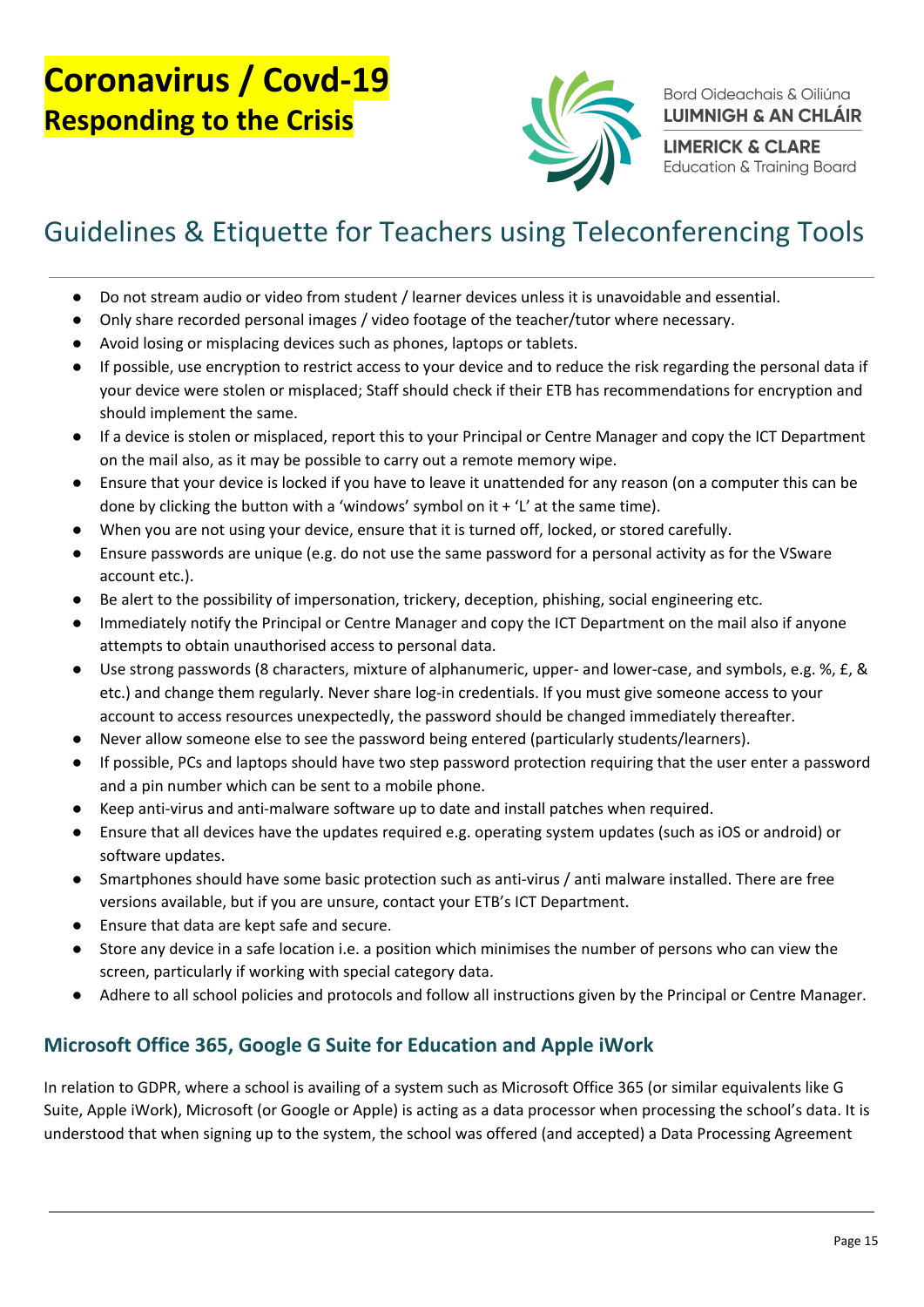![](_page_15_Picture_1.jpeg)

Bord Oideachais & Oiliúna **LUIMNIGH & AN CHLÁIR** 

**LIMERICK & CLARE Education & Training Board** 

### Guidelines & Etiquette for Teachers using Teleconferencing Tools

(GDPR Article 28) which addresses the major GDPR compliance issues. This means that the main issues for schools using such systems are usually local ones, i.e. ensuring that staff are using the systems in a secure manner. These systems have been used by schools for some time now, so it is reasonable to have confidence that the majority of the risks arising from their use have been identified and addressed, in addition to the requirement of the data processor to have adequate security in place to protect the personal data, as is set out in the aforementioned data processing agreements.

#### <span id="page-15-0"></span>The Data Protection Commission

The DPC has published beneficial advice in relation to remote working which you might consider sharing with your staff and is available at - <https://dataprotection.ie/en/protecting-personal-data-when-working-remotely-0>

You may also wish to request that IT staff/service provider or both examine other relevant DPA advice (such as that on Data Security which is available at <https://dataprotection.ie/en/guidance-landing/guidance-controllers-data-security> to ensure that the school's / centre's practices comply with same.

#### <span id="page-15-1"></span>Privacy & communication with parents

Students / learners and parents may have concerns about students' / learners' images and voices being transmitted remotely over the internet so it is important that students / learners and parents are informed that the use of mobile phones or other devices to photograph or record staff or other students / learners for the purposes of publication elsewhere is strictly prohibited and in breach of those individuals' basic human right to privacy.

Parents should be communicated with so they can satisfy themselves of their child's safe use of distance learning platforms in relation to privacy. Schools / centres need to make parents aware if the school /centre is seeking for the student / learner to avail of video communication with teachers / SNAs / tutors etc.

#### Recommended Supports for Teleconferencing Applications

- **●** Cisco Webex:
	- Compu b: <https://www.compub.com/education>
- Google:
- **G Suite for Education:**
- <https://support.google.com/a/answer/2856827?hl=en>